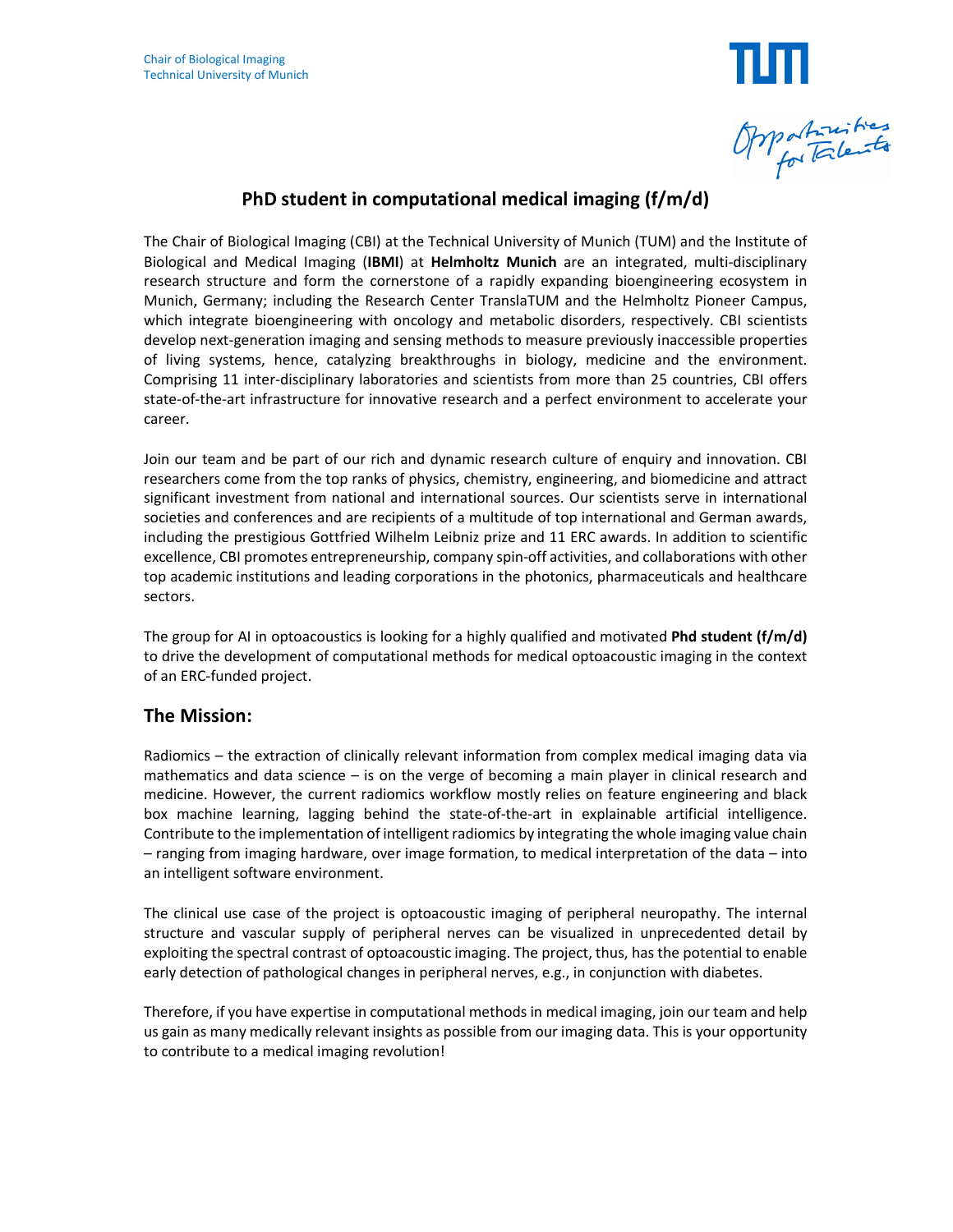

#### **Your profile:**

The successful applicant must have the following:

- A master degree in Mathematics, Computer Science, Data Science, Physics, Engineering or a related discipline.
- Strong motivation, scientific curiosity and commitment to scientific excellence.
- Expertise in machine learning, medical imaging, probabilistic modelling, simulation, data analysis.
- Strong programming skills.
- Team player skills and enthusiasm to work in a multi-disciplinary, collaborative environment.
- Excellent command of the English language.

#### **Our offer**

We offer you the unique chance to make a difference in future healthcare. At CBI, we strongly believe in scientific excellence and innovation. This is your opportunity to be part of and to advance your career in a world-leading research institute, where bioengineering principles meet today's challenges in biology, medicine and environmental health to develop the solutions of tomorrow. CBI provides a highly international, multi-disciplinary environment with excellent opportunities for professional growth. You will be part of a dynamic, professional and highly motivated team within a stimulating environment and gain international exposure through our partners and collaborators across Europe and the world. TUM offers a wide variety of inspiring and challenging PhD programs, which will supplement your research training with outstanding opportunities for career development, continued education and life-long learning.

The group for AI in optoacoustics is well-integrated in the Munich medical imaging ecosystem, working closely with the Institutes on Computational Biology (ICB) and AI for Health (AIH) at Helmholtz Munich and with strong ties to the Klinikum rechts der Isar and the interdisciplinary research center TranslaTUM.

Situated on the foothills of the Alps, Munich is consistently ranked as one of the most vibrant and enjoyable cities in the world, with an exceptionally quality of life. Greater Munich is also home to several world-class universities and research institutes, creating a truly inspiring intellectual atmosphere.

The successful applicant will initially have a 3-year contract, with the possibility of extension. Salary will commensurate with work experience and seniority (Free State of Bavaria, TV-L E13-75%). As an equal opportunity and affirmative action employer, TUM explicitly encourages applications from women as well as from all others who would bring additional diversity dimensions to the university's research and teaching strategies. Qualified applicants with physical disabilities will be given preference.